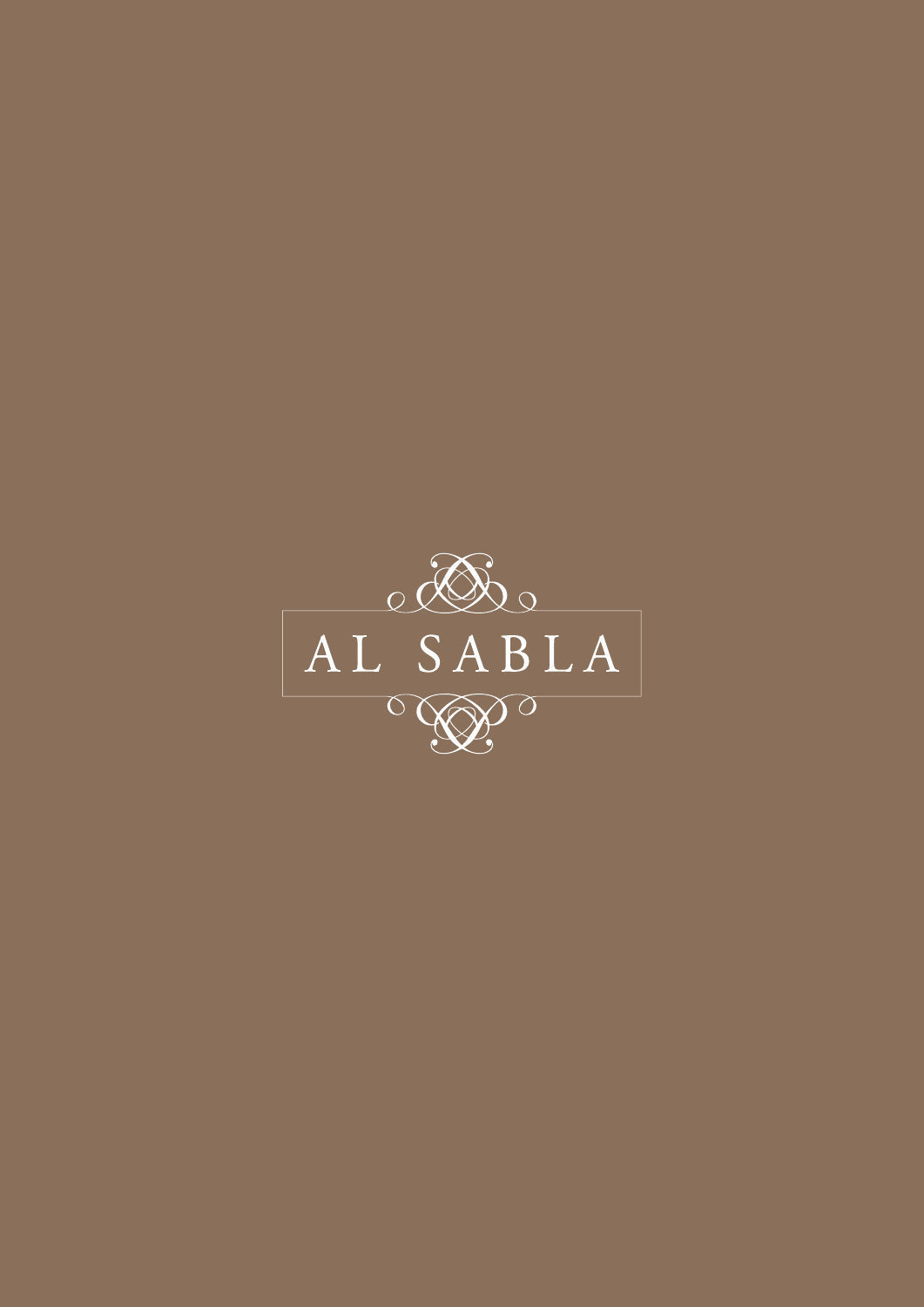# **SOUP**

**∆ Oriental lentil soup ∆** garlic croutons, lemon wedges

OMR 3.000

**\*\*\*\*\*\*\***

**∆ Shrimp tom yum noodle soup ∆**

shrimp, noodles, tom yum paste, lime leaves, galangal, lemongrass, tomato, chili, mushroom

OMR 4.000

**\*\*\*\*\*\*\***

**Roasted pumpkin and ginger soup** roasted pumpkin, ginger, fresh cream

OMR 3.000

**\*\*\*\*\*\*\***

**Chicken consomme**  chicken stock, vegetable julienne, garlic crouton

OMR 4.500





Dishes may contain allergens. If you have any dietary requirements please speak to a member of our staff.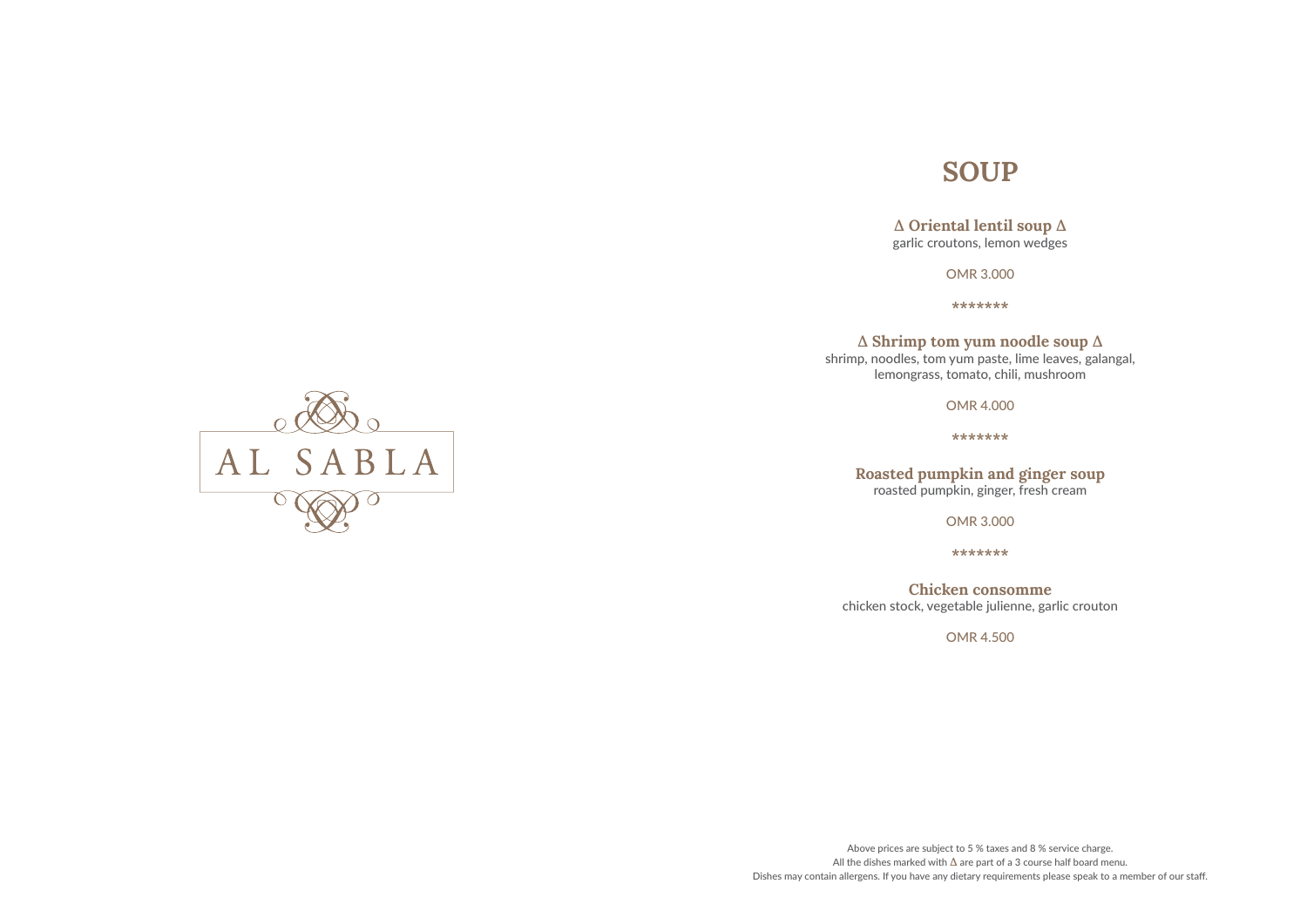# **FRESH SALADS**

**∆ Grilled halloumi cheese ∆** rocket leaves, grenadine, halloumi cheese, pine seeds, olive oil

OMR 4.000

**\*\*\*\*\*\*\***

**Hot tuna salad** tuna, olives, onion, egg, lettuce, lemon dressing

OMR 3.500

**\*\*\*\*\*\*\*\***

**∆ Greek salad ∆** tomato, cucumber, capsicum, oregano, feta cheese, extra virgin olive oil

**∆** Grilled chicken breast **∆** OMR 4.000 Grilled smoked salmon COMR 5.500

OMR 5.000

**\*\*\*\*\*\***

**∆ Chicken tikka salad ∆** grilled chicken thigh, indian spices, onion, mint chutney, coriander leaves, lemon

OMR 4.500

**\*\*\*\*\*\***

**∆ Caesar salad ∆** lettuce, croutons, toasted turkey bacon, parmesan chips, caesar dressing\* (\*anchovies)

**∆** Natural **∆** OMR 3.500

## **APPETIZERS**

## **Avocado on toasts**

avocado slices, ciabatta bread, sesame seeds, chili flakes, lemon zest

OMR 3.000

**\*\*\*\*\*\*\***

**Shrimp dynamite** fried shrimps, chili mayonnaise, lettuce, spring onion

OMR 5.000

## **\*\*\*\*\*\*\***

## **Oriental mezzeh - cold**

traditional oriental mezzeh or tapas, served with arabic pita bread

| Hummus (chick peas, tahini)                        | <b>OMR 1.500</b> |
|----------------------------------------------------|------------------|
| Moutabal (roasted eggplant, tahini, sesame)        | <b>OMR 1.500</b> |
| Tabbouleh salad (parsley, onion, bulgur, tomato)   | <b>OMR 1.500</b> |
| <b>Fattoush</b> (lettuce, cucumber, peppers, mint) | <b>OMR 1.500</b> |
| Labneh (strained yoghurt, sumac, olive oil)        | <b>OMR 1.000</b> |
| <b>Vine leaves (rice, dill)</b>                    | <b>OMR 1.800</b> |
| <b>Cold mezzeh platter (choice of 4 dishes)</b>    | <b>OMR 5.000</b> |

## **\*\*\*\*\*\*\***

## **Oriental mezzeh - warm**

traditional oriental mezzeh or tapas

| <b>Meat sambusa</b> (spiced meat pastry)    | OMR 1.800        |
|---------------------------------------------|------------------|
| <b>Cheese rokak</b> (cheese pastry)         | OMR 1.800        |
| <b>Lamb kibbeh</b> (minced lamb, pine nuts) | <b>OMR 1.800</b> |
| <b>Mezzeh platter</b> (selection of each)   | <b>OMR 5.000</b> |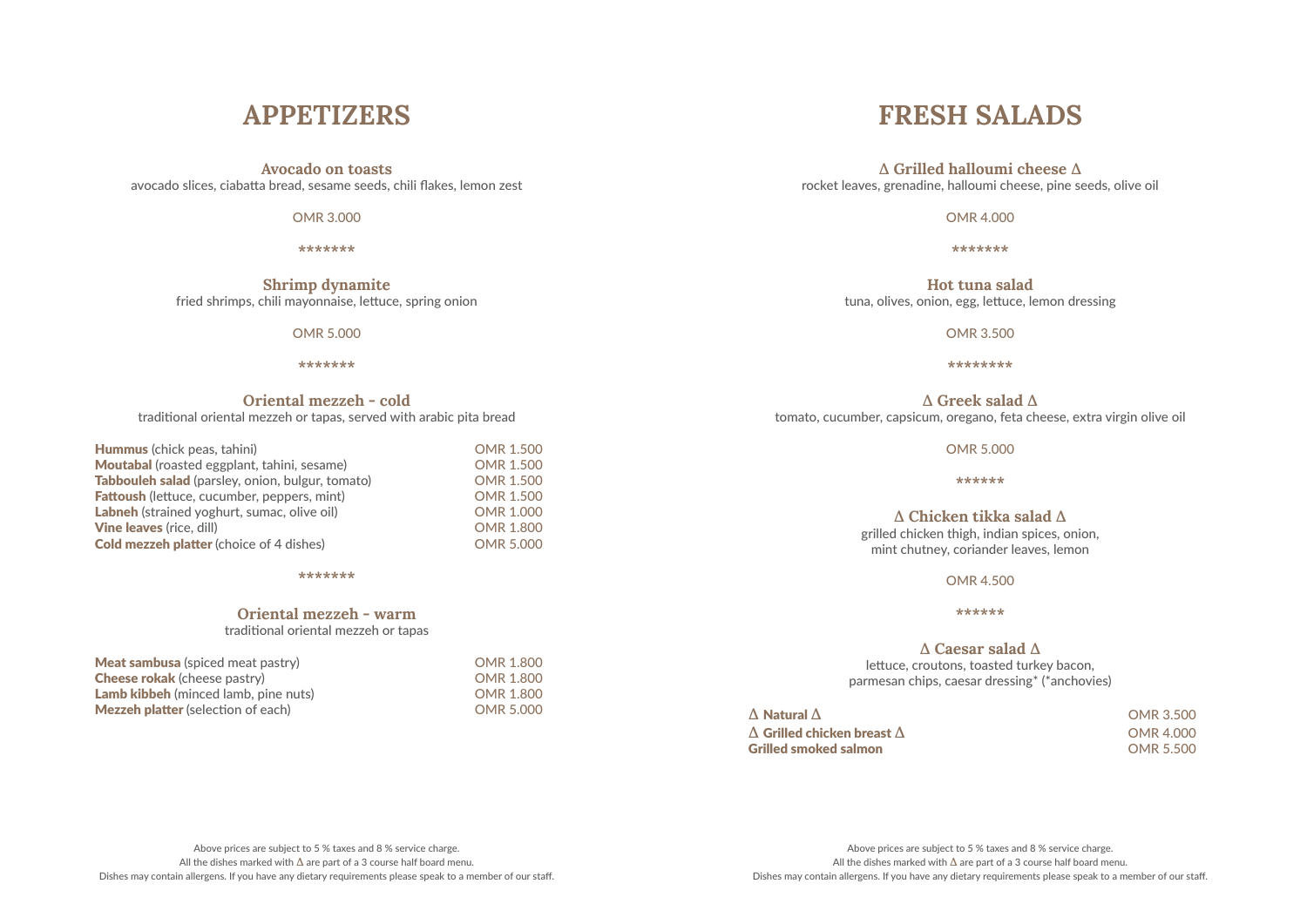# **PIZZA**

**∆ Pizza margherita ∆** crispy baked pizza dough, tomato sauce, mozzarella cheese

OMR 3.500

**Choose your toppings**

**∆ Fresh mushroom ∆** OMR 0.500<br> **Fresh tomato** OMR 0.800 Fresh tomato Three color paprika **COMR 0.800** Olives **OMR 0.800** Red onion CMR 0.500 **Quattro formaggi OMR 2.500 ∆** Beef salami **∆** OMR 1.000 **∆** Tuna flakes **∆** OMR 1.500 Grounded beef COMR 1.500 Chicken breast OMR 1.500 Turkey bacon **OMR 2.000** Anchovies **COMR 2.000** Prawns **Demand Accord Company of the Company of Company Company of the Company of Company of Company of Company of Company of Company of Company of Company of Company of Company of Company of Company of Company of Company** Seafood OMR 4.000

## **RISOTTO & PASTA** (CHOOSE YOUR PASTA)

## **Penne, tagliatelle, ∆ spaghetti, farfalle ∆**

(CHOOSE YOUR SAUCE)

| <b>Bolognese</b> (minced meat, tomato sauce)                         | <b>OMR 4.500</b> |
|----------------------------------------------------------------------|------------------|
| <b>Funghi</b> (mushroom, chicken breast, garlic, herbs, cream)       | <b>OMR 4.500</b> |
| Arrabbiata (tomato sauce, chili, fresh basil, parmesan cheese)       | <b>OMR 3.800</b> |
| <b>Frutti di mare</b> (prawns, squid, mussel, tomato or cream sauce) | <b>OMR 6.000</b> |
| <b>Carbonara</b> (smoked turkey bacon, parmesan cheese, olive oil)   | <b>OMR 4.500</b> |

**\*\*\*\*\*\*\***

**Spinach and ricotta cheese ravioli** stuffed ravioli dough, herbed butter sauce, parmesan cheese

OMR 6.000

**\*\*\*\*\*\*\***

**Seafood risotto** prawn, mussel, squid, fish, saffron sauce

OMR 7.000

**\*\*\*\*\*\***

**Baked lasagna** baked pasta dough, minced beef, béchamel sauce, parmesan cheese

OMR 6.000

## **\*\*\*\*\*\***

**Mushroom risotto** Mushroom, onion, garlic, parsley, parmesan cheese

OMR 4.500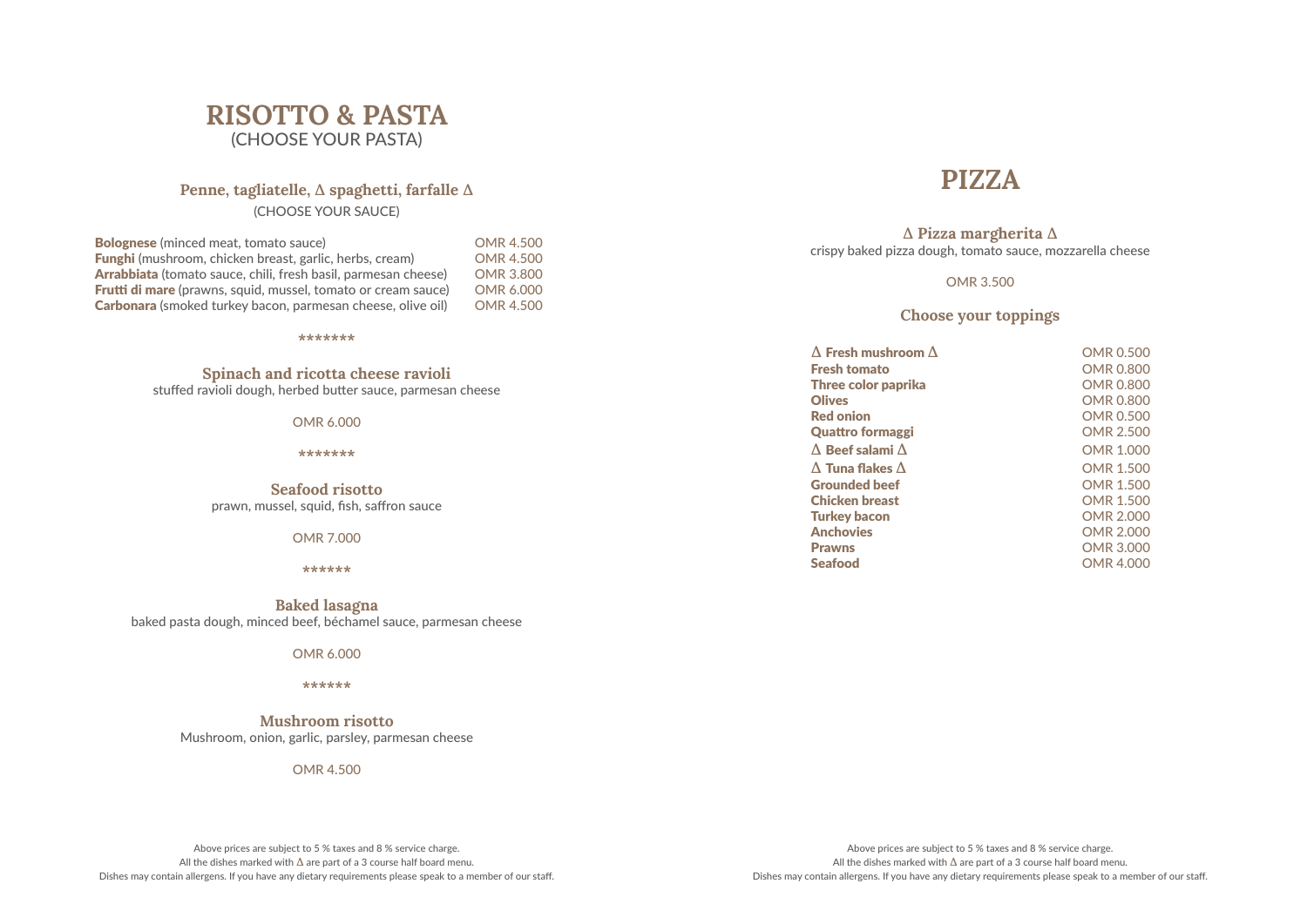# **MEAT MAIN COURSE**

**Grilled rib eye steak** crispy fried onion rings, thyme jus, pommes neuf

OMR 15.000

**\*\*\*\*\*\***

**Grilled lamb chops** new zealand lamb chops, couscous, yoghurt sauce, pine seeds

OMR 12.000

**\*\*\*\*\*\***

**∆ Grilled chicken ∆** half grilled chicken with herb sauce

OMR 6.000

jumbo prawns, garlic, coriander leaves, lemon juice olive oil, chili paste, white rice

**\*\*\*\*\*\***

**Extra side dishes**

Basmati rice Omani kabuli rice Sautéed garden vegetable Potato puree French fries Garlic bread

Each dish OMR 1.500

## **SEAFOOD MAIN COURSE**

## **Grilled jumbo prawns**

OMR 11.000

**\*\*\*\*\*\*\***

## **Fish & chips**

tartar sauce with lemon

OMR 5.500

**\*\*\*\*\*\*\***

**Omani fish kabsa** catch of the day, basmati rice, Omani spices, fresh coriander, lemon

OMR 10.000

**\*\*\*\*\*\*\***

## **Grilled yellow fin tuna** (signature dish) beetroot risotto, saffron sauce, pok choy

OMR 10.000

**\*\*\*\*\*\*\***

**Mixed seafood platter** grilled half lobster, grilled prawns, fried squid, catch of the day lemon butter sauce

OMR 16.000

**\*\*\*\*\*\*\***

**Grilled whole lobster** your choice of rice or french fries, lemon butter sauce

OMR 12.000

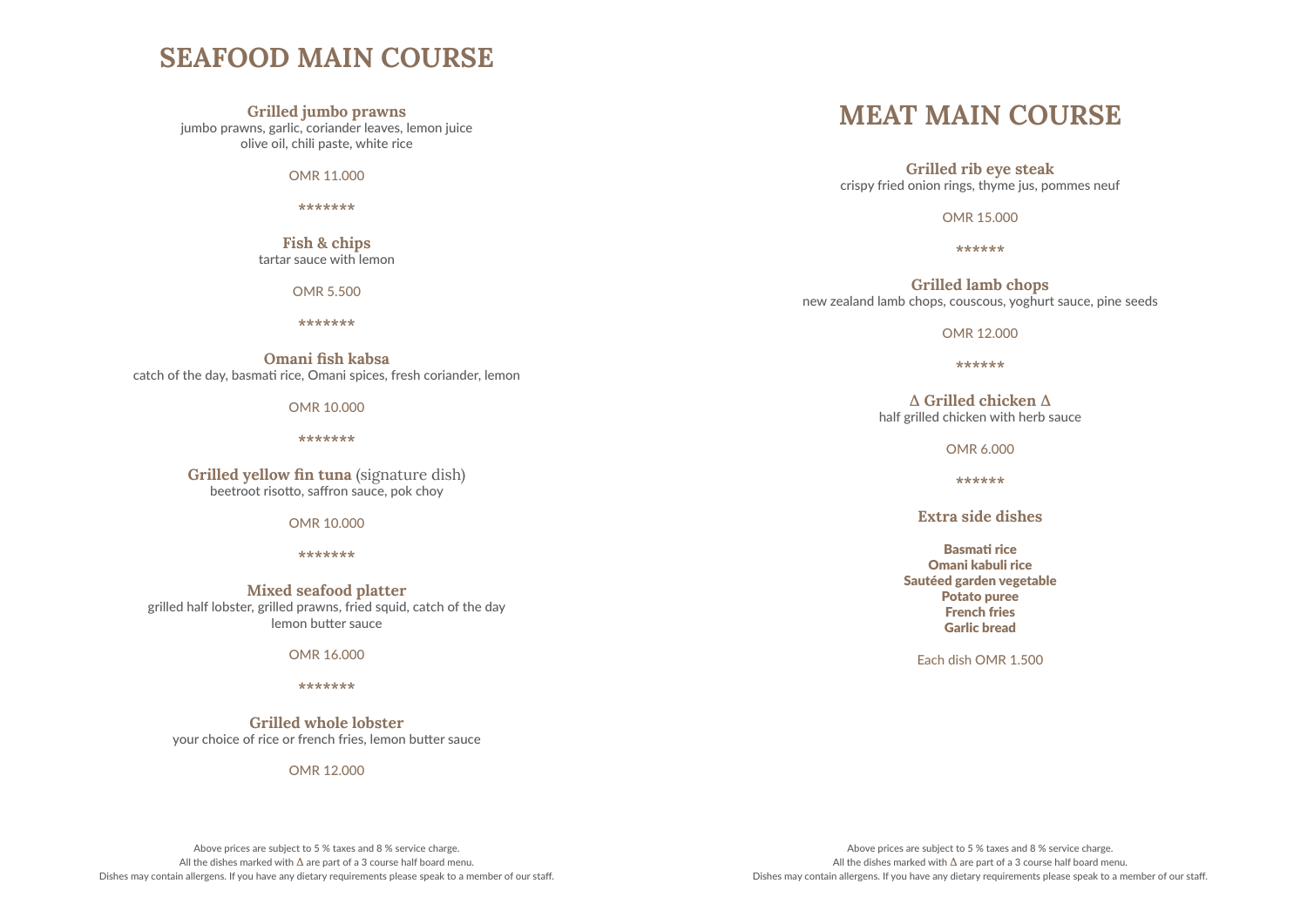## **Indian butter chicken**

marinated chicken, tandoori spices, tomato sauce, basmati rice raita, mixed pickle, papadam crackers

OMR 6.500

**\*\*\*\*\*\*\***

**Vegetable makhnee**

mixed vegetable, indian spices, steamed basmati rice, mixed pickle, papadam

OMR 4.000

Beef COMP COMP COMP OMR 6.000 **Chicken** OMR 5.000 Seafood OMR 7.000 Vegetables OMR 4.000

**\*\*\*\*\*\*\***

**Paneer makhnee** indian cottage cheese / basmati rice / mint chutney / poppadum

OMR 6.000

## **ASIAN MAIN COURSE**

**Fried rice** steamed rice, soya sauce, spring onion, ginger, sesame oil

**\*\*\*\*\*\*\***

**Stir fried beef**

beef tenderloin, broccoli, soya sauce, oyster sauce, sesame oil, spring onion, steamed rice

OMR 7.000

**\*\*\*\*\*\*\***

**Sweet & sour chicken** soya sauce, sweet & sour sauce, vegetables, pineapple fried chicken thigh, steamed rice, spring onions

OMR 7.000

**\*\*\*\*\*\*\***

**Biryani**

basmati rice, saffron, biryani masala mint chutney, raita, mixed pickel, papadam

| <b>OMR 6.500</b> |
|------------------|
| OMR 6.000        |
| OMR 7.500        |
| OMR 5.500        |
|                  |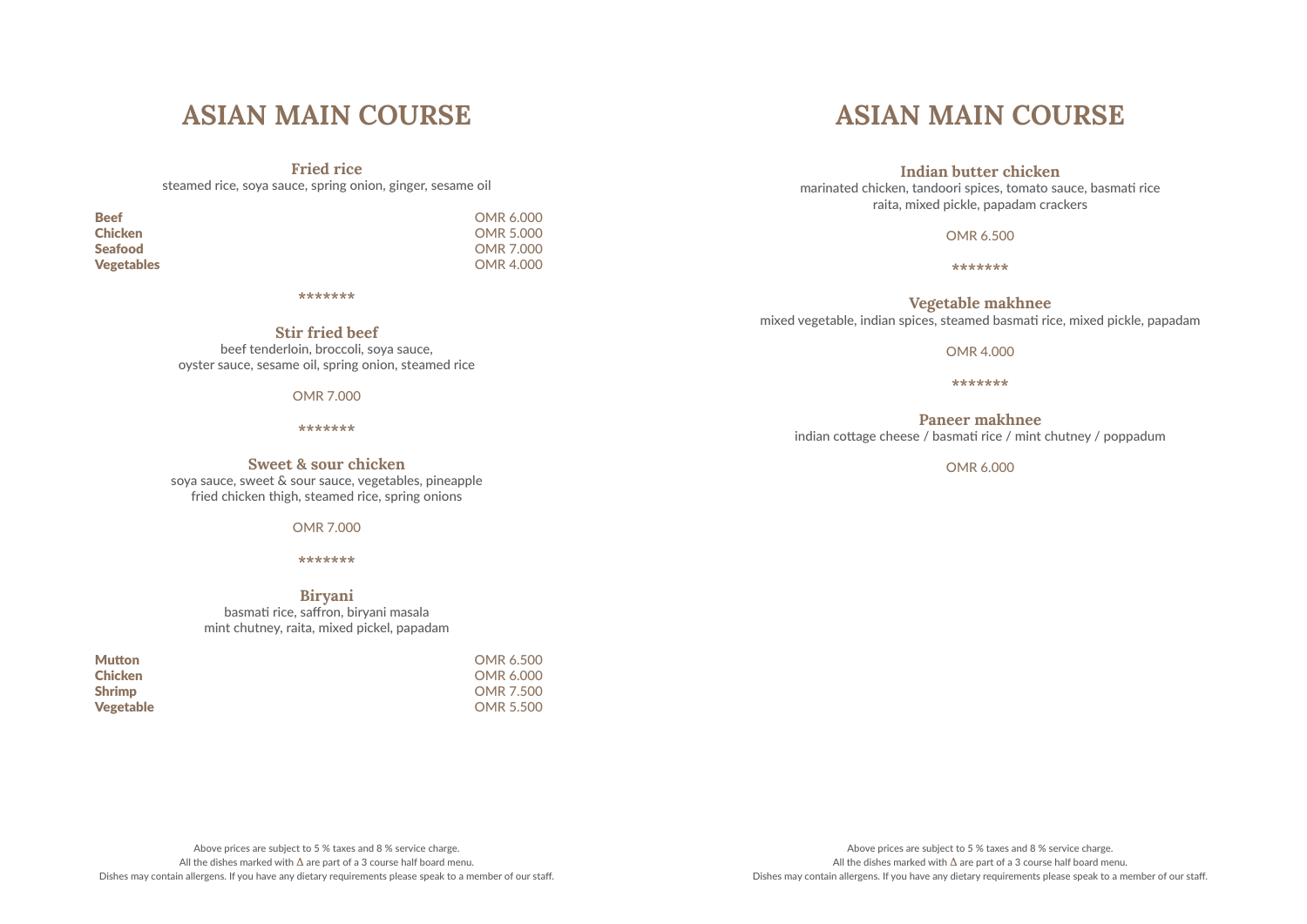# **DESSERTS**

**Bad bananas** three scoops of ice cream with banana slices topped with nuts whipped cream and chocolate fudge

**Chantilly lace** peaches steeped in caramel sauce wrapped in light crepe with whipped crème and roasted cashew nuts

OMR 4.000

**\*\*\*\*\*\*\***

**Seasonal sliced fruits**

OMR 3.500

**\*\*\*\*\*\*\*\***

OMR 3.500

**\*\*\*\*\*\*\***

**Spooky tooth** cakes and pastries of the day please ask the staff for our freshly baked assortments

OMR 4.000

**\*\*\*\*\*\*\***

**Selection of ice cream & sorbets**

**Choose your own selection**

**Ice cream** vanilla / chocolate / pistachio / caramel / mango

> **Sorbet** citrus / mango / strawberry

Each scoop OMR 1.500

## **SANDWICHES & BURGERS**

## **Club sandwich**

marinated chicken breast, turkey bacon, fried egg, gouda cheese tomato, romaine lettuce, mustard mayonnaise, french fries your choice of white or brown bread

OMR 5.000

**\*\*\*\*\*\*\***

## **Beef hot dog sandwich**

grilled hot dog on bun served with chopped onion, relish, mustard sauce and french fries

OMR 3.500

**\*\*\*\*\*\*\***

**Burgers** melted cheese burger served with french fries your choice of beef or chicken patty

OMR 5.000

**\*\*\*\*\*\*\***

**Tuna sandwich** tuna flakes on bun served with capers and homemade sauce

OMR 3.500

**\*\*\*\*\*\*\***

**Chicken shawarma** Served with french fries

OMR 3.500

Above prices are subject to 5 % taxes and 8 % service charge. All the dishes marked with **∆** are part of a 3 course half board menu. Dishes may contain allergens. If you have any dietary requirements please speak to a member of our staff.

Above prices are subject to 5 % taxes and 8 % service charge. All the dishes marked with **∆** are part of a 3 course half board menu. Dishes may contain allergens. If you have any dietary requirements please speak to a member of our staff.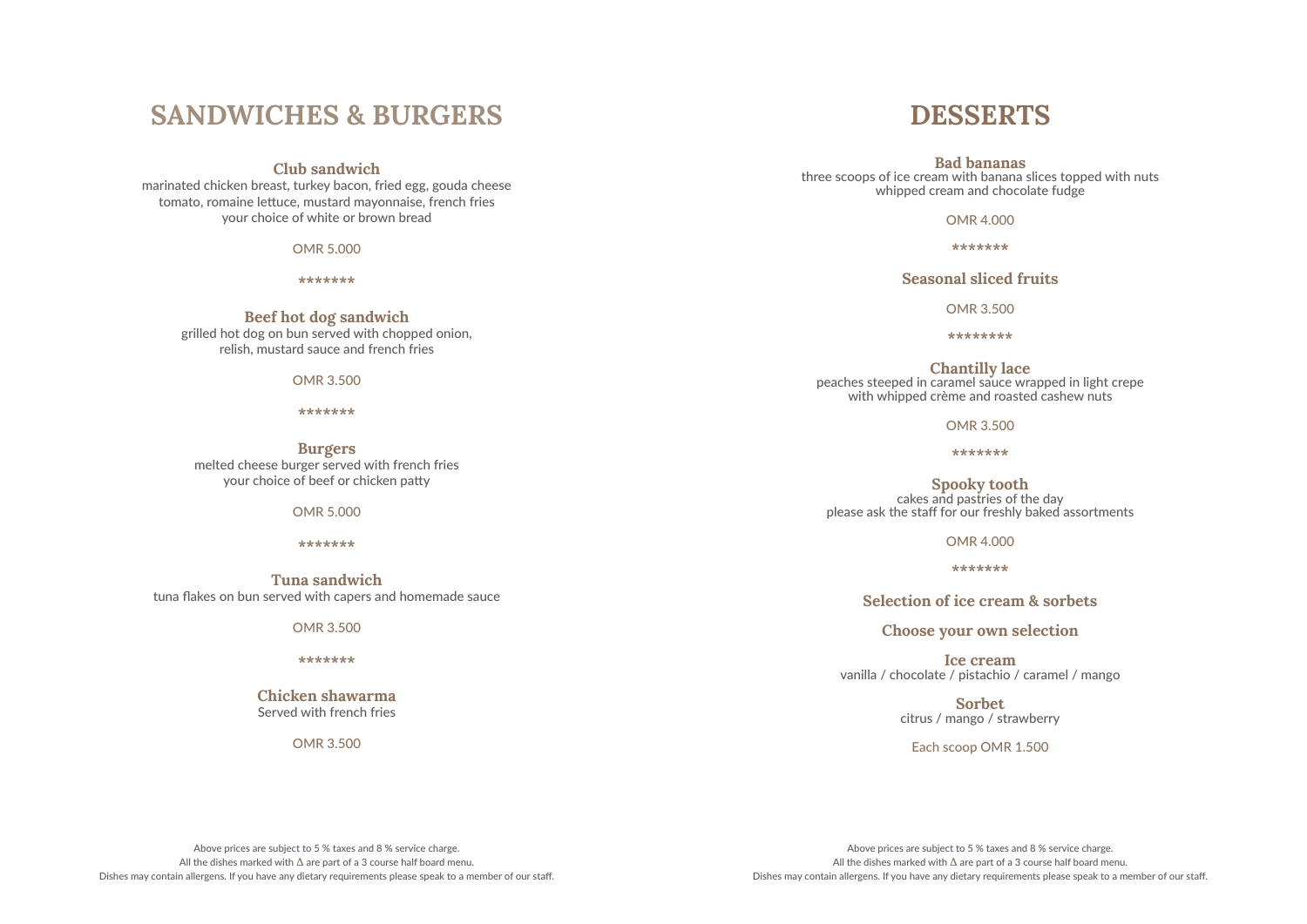## **الحساء**

**∆ حساء العدس على الطريقة الشرقية ∆** مقدم مع خبز بالثوم و الليمون  $5.13.000$ 

**\*\*\*\*\*\***

**∆ حساءالتوم يام التايالندية مع الجمبرى والنودلز ∆** توم يام شطة، ورق ليمون، جنزبيل اسيوى شطة فريش، مشروم، جمبرى، نودلز

 $5.14.000$ 

**\*\*\*\*\*\*\*\***

**حساء قرع العسل مع الجنزبيل**  قرع عسل، الكريمة الطازجة، جنزبيل

3.000 ر.ع

**\*\*\*\*\*\*\***

**حساء الدجاج** شوربة فراخ، خضارجوليان، عيش المحمص مع الثوم

 $5.14.500$ 



**افوكادو مع التوست**  توست، سمسم ابيض، شطة، طعم الليمون، زيت الزيتون، افوكادو

3.000 ر.ع

**\*\*\*\*\*\***

**جمبري ديناميت** جمبرى مقلى، مايونيز، صوص حار حلو، بصل اخضر، خس مقطع

 $5.000$ 

**\*\*\*\*\***

## **المزات الشرقية الباردة**

تشكيلة من المزات التقليدية مقدمه مع الخبز العربى

| 5.1500   | الحمص                                        |
|----------|----------------------------------------------|
| 5.1500   | متىل الىاذنجان                               |
| 5.1500   | سلطة تبولة                                   |
| 5.1000   | لىنة                                         |
| 5.1800   | ورق العنب                                    |
| 5.1500   | سلاطة الفتوش                                 |
| 5.15.000 | تشكيلة من المزات التقليدية الباردة (4 أصناف) |

**\*\*\*\*\***

## **َ الم ْ زات الشرقية الساخنة**

| سميوسك اللحم                       | 5.1800 |  |
|------------------------------------|--------|--|
| رقاق بالجبنة                       | 5.1800 |  |
| كبيبة لحم ضانى                     | 5.1800 |  |
| تشكيلة من المزات التقليدية الساخنة | 5.000  |  |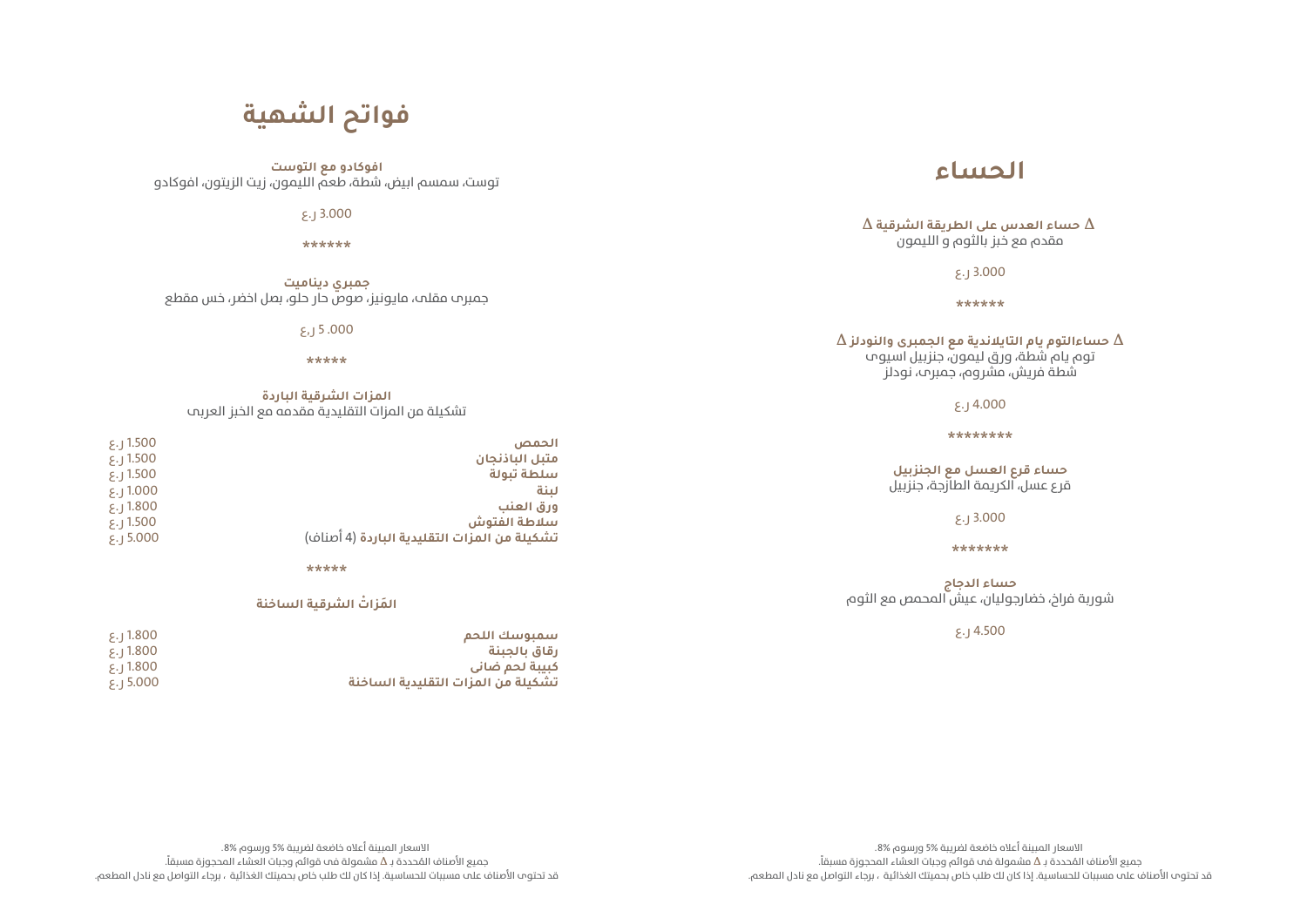# **السالطات الطازجة**

**∆ سلطة جبنة حلومى ∆** جرجير، دبس رور

 $\overline{O}$ 

**سلطة التونة الحارة** تونة، زيتون، بصل، ر

 $\overline{0}$ 

**∆ سلطة يوناني ∆** زيت زيتون، خيار، <sub>١</sub>

 $\overline{O}$ 

**∆ سلطة تكا الدجاج ∆** دجاج مشوي، ماساال هندي، بصل، صلصة النعناع، ليمون

ر.ع 4,500

**\*\*\*\*\*\*\***

**∆ سلطة القيصر )سيزار( ∆** مقدمة مع الخس الرومانى \ جبنة برميزان \ لحم الديك الرومى المقدد \ ليمون مكرمل

| 3.500 ر.ع |  |
|-----------|--|
| 4.900 ر.ع |  |
| 5.500 رع  |  |

**∆ النباتية ∆** 3.500 ر.ع **∆ صدر دجاج مشوى ∆** 4.900 ر.ع **سمك السلمون المدخن** 5.500 رع



| ے جینه خلومی $\Delta$<br>ومان، سنوبر، زیت زیتون                  | $\,\Delta\,$ البنى او التيجياتيللى او $\,\Delta\,$ الاسباجيتى اوالفارفلى $\,\Delta\,$                                                                                                                               |                                  |
|------------------------------------------------------------------|---------------------------------------------------------------------------------------------------------------------------------------------------------------------------------------------------------------------|----------------------------------|
| $\xi$ . J 4.000                                                  | مع اختياركم من الصوص                                                                                                                                                                                                |                                  |
| ******                                                           | صلصة البولونيز $\Delta$ \ لحم بقرب مفرم \ صوص طماطم $\Delta$<br>صلصة عش الغراب $\Delta$ \ مع صدور الدجاج \ الكريمة مع الثوم $\Delta$                                                                                | 5.14.500<br>2.14.500             |
| ة التونة الحارة<br>، بيض، خس، صلصة الليمون                       | صلصة فواكة البحر $\Lambda$ \ الروبيان \ حبار\ سمك\ محار \ ملصة الكريمة $\Delta$<br>صلصة الاربياتا $\Delta$ \صوص طماطم \ جبنة بار ميزان \ شطة $\Delta$<br>صلصة الكربونارا \ لحم الديك الرومب المقدد \ جبنة البرميزان | 5.16.000<br>5.13.800<br>5.14.500 |
| 5.13.500                                                         | *******                                                                                                                                                                                                             |                                  |
| ******                                                           |                                                                                                                                                                                                                     |                                  |
| $\Delta$ للطة يوناني<br>َ فَلَفَلِ حَلَو، زَعتَر، جَبِنَة فَيتَا | رافيولى السبانخ مع الجبنة الريكوتا<br>الرفيولم المحشو \ صلصة الذبدة بالأعشاب \ كريمة<br>الجبنة البار ميزان                                                                                                          |                                  |
| 5.000                                                            | 5.16.000                                                                                                                                                                                                            |                                  |
| ******                                                           | *******                                                                                                                                                                                                             |                                  |
| $\Delta$ علة تكا الدجاج<br>ندي، بصل، صلصة النعناع، ليمون         | روزوتو فواكة البحر<br>$\pm$ روبیان \ محار \ حبار \ سمك<br>الزعفران \ بقدونس \ طماطم                                                                                                                                 |                                  |

**\*\*\*\*\*\*\***

 $5.16.000$ 

**الزانيا المخبوزة** عجينة الزانيا المخبوزة \ لحم بقرى مفروم \ صلصة البشاميل

 $5.17.000$ 

**\*\*\*\*\*\***

**روزوتو المشروم** مشروم، بصل، ثوم، بقدونس، جبنة بارميزان

4.500 ر.ع

االسعار المبينة أعاله خاضعة لضريبة 5% ورسوم 8% جميع الأصناف المُحددة بـ ∆ مشمولة فم قوائم وجبات العشاء المحجوزة مسبقاً. قد تحتوى األصناف على مسببات للحساسية. إذا كان لك طلب خاص بحميتك الغذائية ، برجاء التواصل مع نادل المطعم.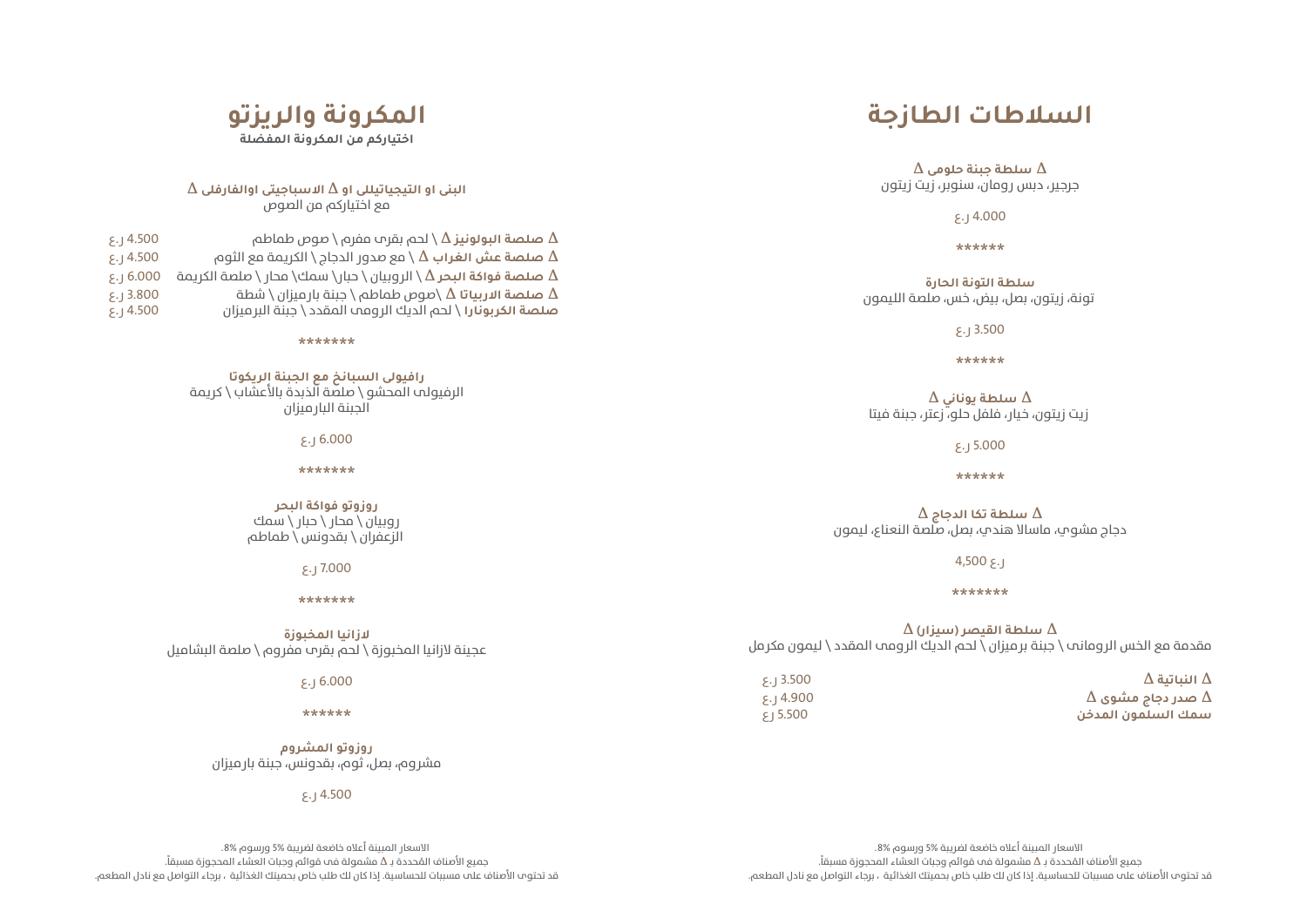

## **األسماك**

**الروبيان المشوى** مقدم االرز، صلصة الكزبرة مع الثوم، الشطة الحارة، عصير الليمون

| 11.000 ر.ع<br>******                                                                               |                                                                           | $\Delta$ بيتزا المارجريتا $\Delta$<br>عجينة البيتزا المخبوزة<br>مع صوص الطماطم والجبنة الموتزاريلا |
|----------------------------------------------------------------------------------------------------|---------------------------------------------------------------------------|----------------------------------------------------------------------------------------------------|
| $\Delta$ سمك مقلى مع بطاطس $\Delta$<br>يقدم مع تارتر صوصو.ليمون.                                   |                                                                           | متوسطة 3.500 ر.ع.<br>مع اختياركم من الاضافات                                                       |
| 5.500                                                                                              | 0.500 L.3                                                                 | $\Delta$ فطر طازج $\Delta$                                                                         |
| *********                                                                                          | 0.800 ل.ع<br>0.800 ل.ع                                                    | طماطم طازجة<br>ثلاثة فلفل حلو ملون                                                                 |
| كبسة السمك العمانية<br>صيد اليوم، مع كبسة الارز العمانية، البصل المحمص                             | 0.800 ل.ع<br>0.500 L.3<br>E.J.2.500                                       | زيتون<br>بصل<br>اربع انواع من الجبنة                                                               |
| 10.000 ر.ع                                                                                         | 1.000 ل.ع                                                                 | $\Delta$ بيف سلامي $\Delta$                                                                        |
| ******                                                                                             | $\xi$ .J 1.500<br>E.J.1.500                                               | $\Delta$ تونة معلبات $\Delta$<br>لحمة مفرومة                                                       |
| فليه التونة المشوى<br>مقدم مع الروزوتو مع الشمندر، الكرنب الصينم، صوص الزعفران<br>$\xi$ . J 10.000 | $\xi$ -J 1.500<br>E.J.2.000<br>2.000 ل.ع<br>3.000 ل.ع<br>$\xi$ -J $4.000$ | صدور دجاج<br>ترکی بیکون<br>انشوجة<br>جمبری<br>ماكولات بحرية                                        |
|                                                                                                    |                                                                           |                                                                                                    |

**\*\*\*\*\***

**طبق المأكوالت البحرية** شرخة عمانى، روبيان مشوى محار مقلى، صيد اليوم صلصة الذبده بالثوم والليمون المكرمل

 $5.16.000$ 

## **\*\*\*\*\*\*\***

**الشرخة عمانى مشوية** مقدمة مع صوص الزبدة والليمون \ اختياركم من االرز او البطاطس المقلية

## $5.12.000$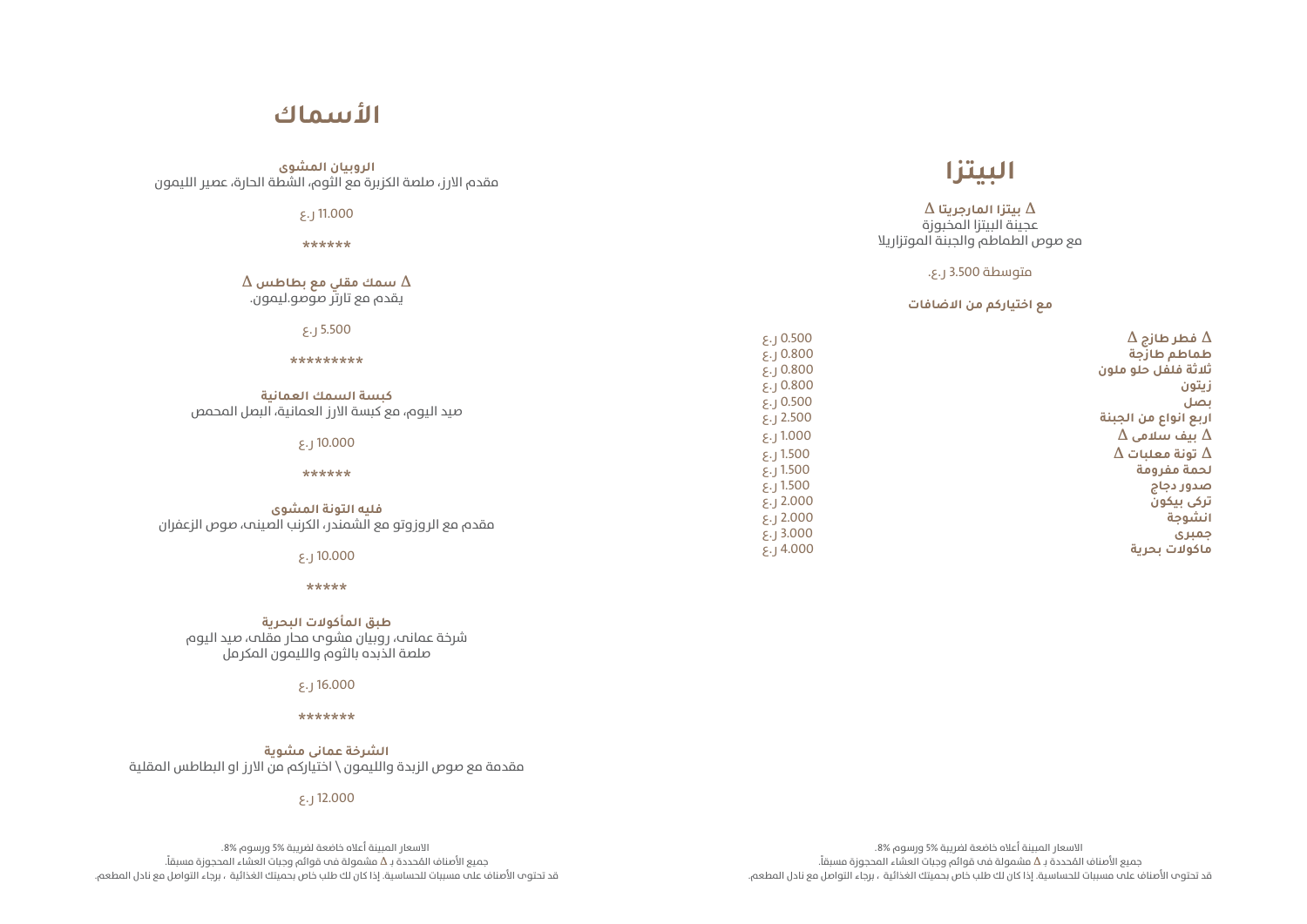# **اللحم والدجاج**

**فليه الريب آى المشوى** مقدم مع حلقات البصل المقلى، صلصة الزعتر البرى، البطاطس المقلية

 $5.115.000$ 

**\*\*\*\*\*\*\*\*\***

**ريش الضأنى المشوى** شرائح لحم الخروف النيوزيلندي، الكسكس، صوص الزبادي، بذور الصنوبر

 $5.12.000$ 

**\*\*\*\*\*\*\***

**∆ دجاج مشوي ∆** نصف دجاجة مشوية مع صلصة األعشاب

6.000 ر.ع

**\*\*\*\*\*\*\*\***

**أطباق جانبية إضافية**

**أرز بسمتي أرز عماني كابولي خضروات سوتيه بطاطس بوريه البطاطس المقلية خبز بالثوم**

كل طبق 1.500 ريال عماني

# **االطباق االسيوية**

**أرز مقلي** أرز على البخار، صلصة الصويا، بصل أخضر، زنجبيل، زيت السمسم

**لحم بقرى** 6.000 ر.ع **دجاج صدور** 5.000 ر.ع **ماكوالت بحرية** 7.000 ر.ع **خضار مشكل** 4.000 ر.ع

**\*\*\*\*\*\*\***

**∆ لحم بقرى مقلى ∆** لحم بقرى، ارز، بروكلى، زيت سمسم، سمسم ابيض، صوص محار، صويا صوص

 $5.17.000$ 

**\*\*\*\*\*\*\***

**دجاج مع صوص الحلو والحامض** ارز,دجاج مقلى، صوص الحلو والحامض، خضار مشكل، اناناس، بصل اخضر

 $7.000 \, \epsilon$ .

**\*\*\*\*\*\*\***

**∆ البريانى ∆** أرز بسمتي، زعفران، برياني ماساال صلصة النعناع، ريتا، مخلل مشكل، باباد

| 5.16.500             | الحم ضاني              |
|----------------------|------------------------|
| 5.16.000             | $\Delta$ دجاج $\Delta$ |
| ار بار بار ج $1.500$ | جمبری                  |
| 3.000 ل              | خضار                   |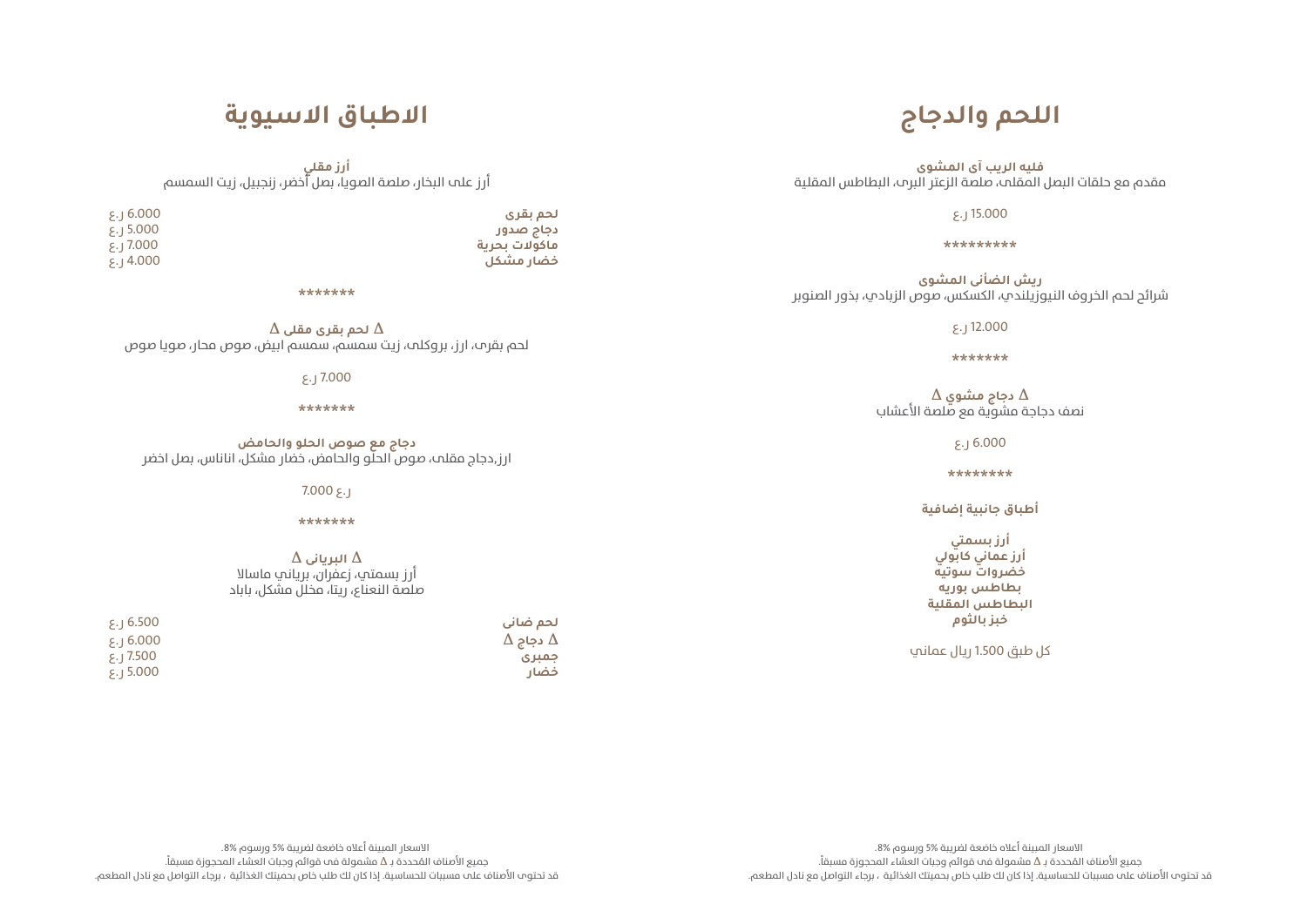# **االطباق االسيوية**

**مخنى الجبنة البانير** ارز، جبنة بانير و خبز بابدام

6.000 ر.ع

# **برجر و سندوتش**

| مع أختياركم من الخبز البنم أو الابيض                                                                                                                                                                                                                                                                                                                                                                                                             | دجاج على الطريقى الهندية                                                              |
|--------------------------------------------------------------------------------------------------------------------------------------------------------------------------------------------------------------------------------------------------------------------------------------------------------------------------------------------------------------------------------------------------------------------------------------------------|---------------------------------------------------------------------------------------|
| 5.000                                                                                                                                                                                                                                                                                                                                                                                                                                            | دجاج متبل على الطريقة الهندية، صلصة المخنب<br>مقدم مع روب، المخلل الهندم، خبز الببردم |
| *****                                                                                                                                                                                                                                                                                                                                                                                                                                            | 5.16.500                                                                              |
| $\,\Delta\,$ برجر اللحم البقرى والدجاج $\,\Delta\,$<br>لحم بقري مشوح، خس، طماطم، حلقات البصل المقلية                                                                                                                                                                                                                                                                                                                                             | *******                                                                               |
| خيار مخلل، مسطردة بالمايونيز، خبز بالسمسم، سلطة ملفوف، بطاطس مقلية                                                                                                                                                                                                                                                                                                                                                                               | خضار المخنى                                                                           |
| 5.000                                                                                                                                                                                                                                                                                                                                                                                                                                            | يخنم خضراروات علم الطريقة الهندية                                                     |
| *******                                                                                                                                                                                                                                                                                                                                                                                                                                          | 4.000 ر.ع                                                                             |
| سندوتش الهوت دوج<br>$\mathbf{A} = \mathbf{A} + \mathbf{A} + \mathbf{A} + \mathbf{A} + \mathbf{A} + \mathbf{A} + \mathbf{A} + \mathbf{A} + \mathbf{A} + \mathbf{A} + \mathbf{A} + \mathbf{A} + \mathbf{A} + \mathbf{A} + \mathbf{A} + \mathbf{A} + \mathbf{A} + \mathbf{A} + \mathbf{A} + \mathbf{A} + \mathbf{A} + \mathbf{A} + \mathbf{A} + \mathbf{A} + \mathbf{A} + \mathbf{A} + \mathbf{A} + \mathbf{A} + \mathbf{A} + \mathbf{A} + \mathbf$ | *******                                                                               |
|                                                                                                                                                                                                                                                                                                                                                                                                                                                  |                                                                                       |

**∆ كلوب سندوتش ∆** صدور دجاج متبلة، لحم تركي مدخن، بيض مقلى، جبنة طماطم، خس، مسطردة بالمايونيز، بطاطس مقلية

هوت دوج مشوي على خبز يقدم مع البصل المفروم، صوص الراليش والمستردة

3.500 ر.ع

**\*\*\*\*\*\***

**شاورمة دجاج,**

 $5.13.500$ 

**\*\*\*\*\*\*\*\***

**سندوتش تونة** تونة، عيش باجيت، كابرى مخلل، صوص ليمون

3.500 ر.ع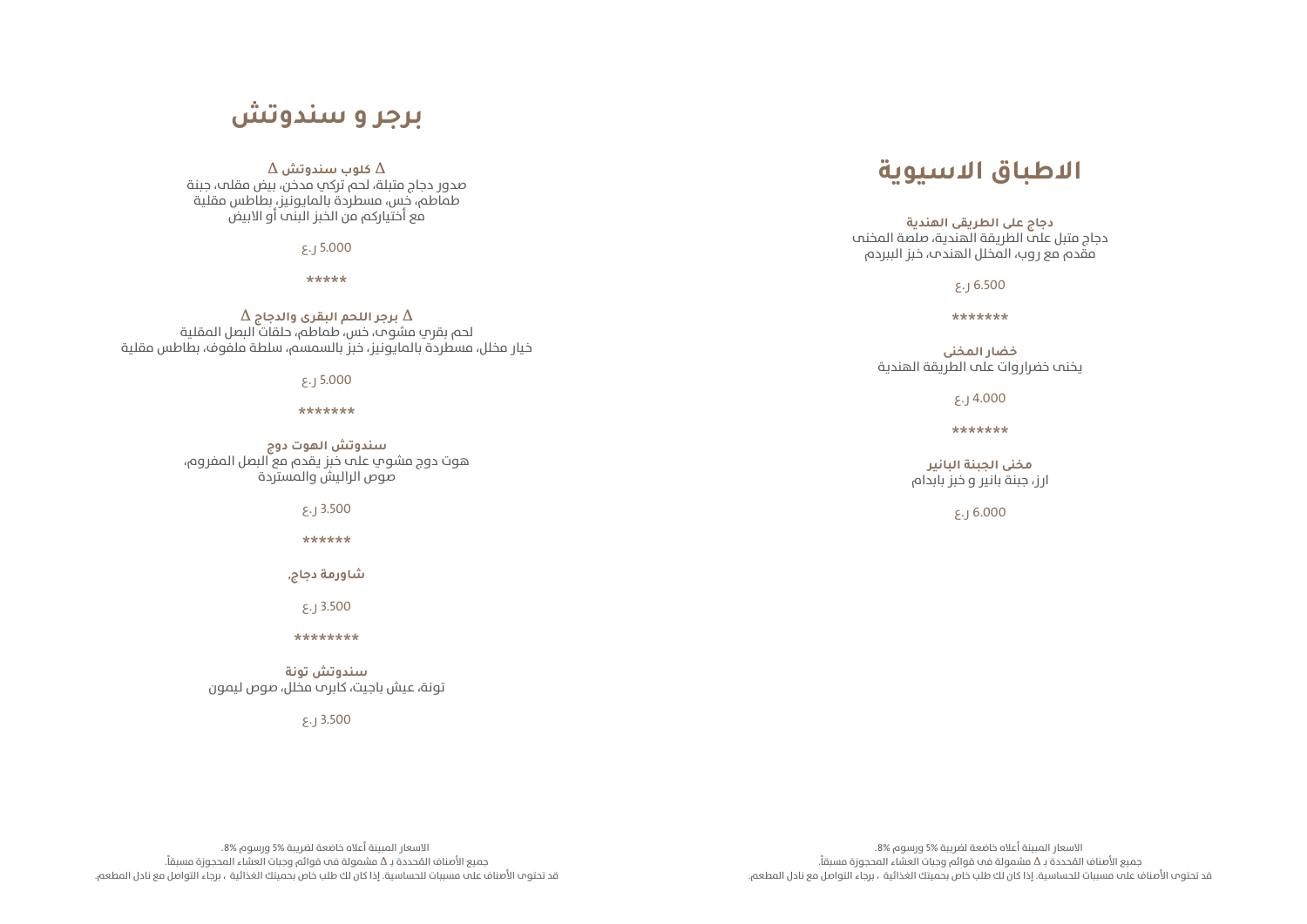# **الحلويات**

**الموز مع االيس كريم** ثالث بوالت من االيس كريم مع شرائح الموز مغطاه بالمكسرات كريمة مخفوقة وشوكوالتة

4.000 ر.ع

**\*\*\*\*\*\***

**طبق فاكهة مشكلة** فواكه موسمية متنوعة تقدم في طبق مع الجبن

3.500 ر.ع

**\*\*\*\*\***

**كريب المشمش** الخوخ المنقوع في صلصة الكراميل ملفوفة في كريب خفيف مع الكريمة المخفوقة و الكاجو المحمص

3.500 ر.ع

**\*\*\*\*\***

**∆ كعك ومعجنات اليوم ∆** من فضلك اطلب من الموظفين تشكيلتنا المخبوزة الطازج

4.000 ر.ع

**\*\*\*\*\***

**∆ ايس كريم ∆** اختياركم من االيس كريم االيس كريم الفانيليا \ الشيكوالتة \ الفراولة

و الفستق \ المانجو \ الكراميل

1.500 ر.ع للواحدة